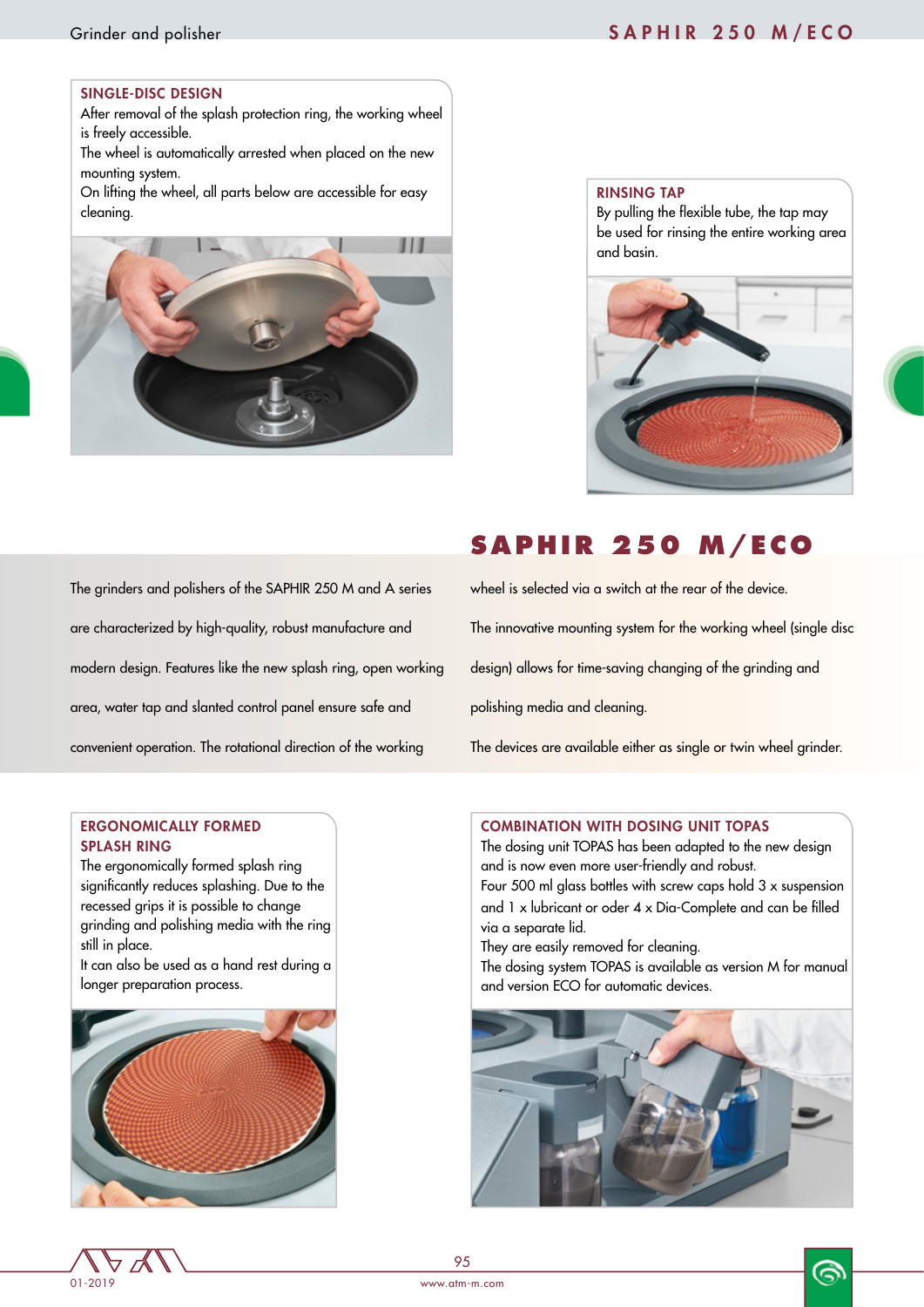# TURN SWITCH & BOOST FUNCTION

The ON/OFF switch with illuminated status indication and the turn switch with scale and integrated boost button allow for intuitive operation of the manual devices. Once the speed is set, it is maintained throughout the complete grinding and polishing process. The boost function may be optionally activated and helps to spin-dry the grinding and polishing medium at 750 rpm for 3 seconds at the end of the preparation process.



# **SAPHIR 250**

The shock-resistant plastic basin, powder coated Aluminium housing and high standard of technology inside the unit lend the requisites for quiet and smooth running and optimum preparation results.

The SAPHIR 250 M1 is a manual single wheel grinder and

The especially strong, speed controlled drive allows application

polisher for working wheels Ø 200/250 mm.

for all working steps.

**SAPHIR 250 M** 

# SAPHIR 250 M1

- » Single wheel grinding- and polishing machine
- » Variable speed
- » Clockwise and anti-clockwise rotation
- » Spin cycle feature (cleaning Boost)
- » Easy, fast and tool-free change of working wheel
- » Easy cleaning/rinsing of bowl by lifting the working wheel
- » Aluminium case, powder coated
- » Impact-proof plastic bowl
- » Manual water solenoid
- » Basin rinsing tube
- » Incl. splash ring and cover
- » Start-Stop function with status indication
- » Combinable with manual dosing unit Topas M

### 200-240 V / 50/60 Hz (1Ph/N/PE) 100-120 V / 50/60 Hz (1Ph/N/PE)

Order No.: M5631000 Order No.: M5631005



෧